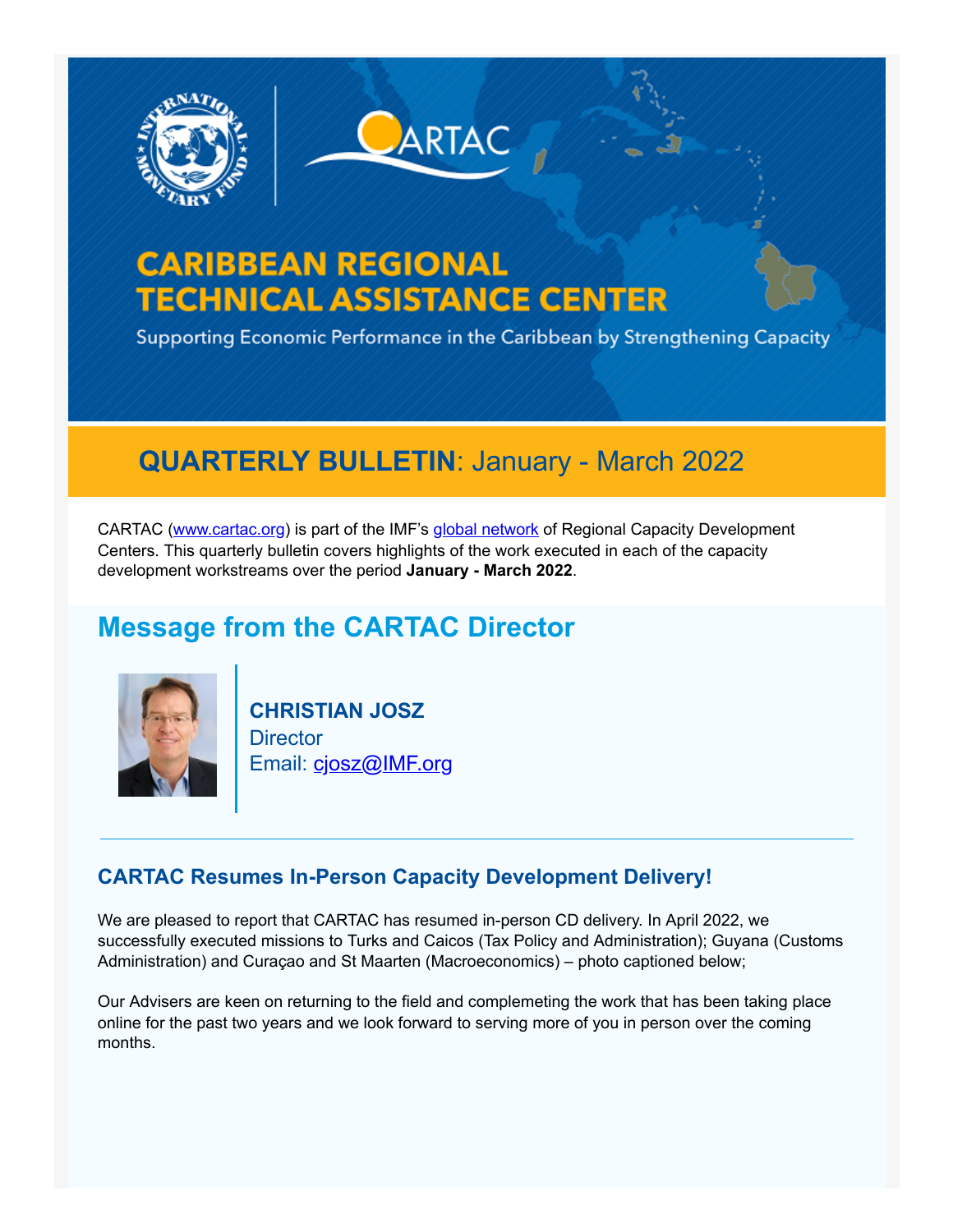

**April 2022: Central Bank of Curacao and Sint Maarten From Left (Back)**: Raina Heiroms; Jason Lista; Candice Henriquez; Djuwensi Passial; Chris Rigaud; Patrick Blagrave (CARTAC); Robert Heiroms; Fredericus Matto

#### **CARTAC's Annual Steering Committee Meeting, June 2-3, 2022**

The next meeting of the CARTAC Steering Committee will take place virtually over two days, June 2-3, 2022. If you have not yet registered your participation, please contact **Lisa Squires** ([lsquires@imf.org](mailto:lsquires@imf.org)).

#### **Execution of the FY22 Capacity Development Work Programme**

- [Macroeconomics Programming and Analysis](https://custom.cvent.com/49696820ADE54E53A4E8AE95054F8677/files/b7d1aaefa0d14ca594da6f13792d65d9.pdf#page=3)
- [Real Sector Statistics](https://custom.cvent.com/49696820ADE54E53A4E8AE95054F8677/files/b7d1aaefa0d14ca594da6f13792d65d9.pdf#page=4)
- [External Sector Statistics](https://custom.cvent.com/49696820ADE54E53A4E8AE95054F8677/files/b7d1aaefa0d14ca594da6f13792d65d9.pdf#page=6)
- [Public Financial Management](https://custom.cvent.com/49696820ADE54E53A4E8AE95054F8677/files/b7d1aaefa0d14ca594da6f13792d65d9.pdf#page=8)
- [Customs Administration](https://custom.cvent.com/49696820ADE54E53A4E8AE95054F8677/files/b7d1aaefa0d14ca594da6f13792d65d9.pdf#page=10)
- [Tax Administration](https://custom.cvent.com/49696820ADE54E53A4E8AE95054F8677/files/b7d1aaefa0d14ca594da6f13792d65d9.pdf#page=11)
- **[Financial Stability](https://custom.cvent.com/49696820ADE54E53A4E8AE95054F8677/files/b7d1aaefa0d14ca594da6f13792d65d9.pdf#page=15)**
- **[Financial Sector Supervision and Regulation](https://custom.cvent.com/49696820ADE54E53A4E8AE95054F8677/files/b7d1aaefa0d14ca594da6f13792d65d9.pdf#page=17)**
- [Debt Management](https://custom.cvent.com/49696820ADE54E53A4E8AE95054F8677/files/b7d1aaefa0d14ca594da6f13792d65d9.pdf#page=20)
- [Anti-Money Laundering / Counter Financing of Terrorism](https://custom.cvent.com/49696820ADE54E53A4E8AE95054F8677/files/b7d1aaefa0d14ca594da6f13792d65d9.pdf#page=21)

The **[IMF Institute for Capacity Development](https://www.cartac.org/content/CARTAC/Home/CapacityDevelopment/IMFRTACS.html)** offers plenty of interesting and free online courses, for more info please click on this **[link](https://www.cartac.org/content/CARTAC/Home/CapacityDevelopment/IMFRTACS.html)**.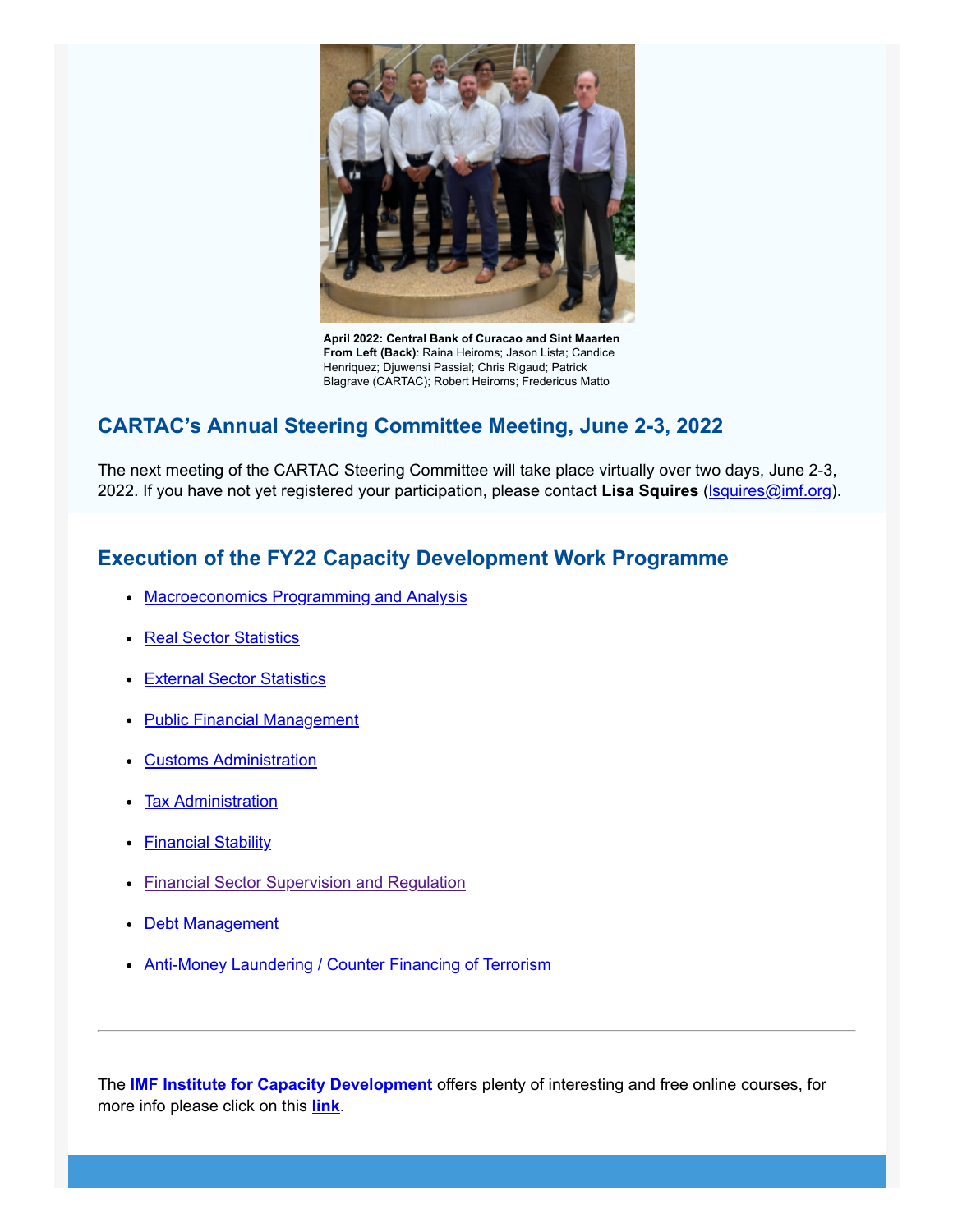

### **Subscribe Via Linkedin**

If you're on Linkedin, subscribe to this newsletter in a more visual format.



**CHRISTIAN JOSZ Director** [cjosz@IMF.org](mailto:cjosz@imf.org)

### **Thank you for reading this Quarterly Bulletin!**

[Please send me a note](mailto:lsquires@imf.org) for any further inquiries.



[IMF.org/CapDev](https://www.cvent.com/pub/eMarketing/Pages/IMF.org/CapDev) [IMF.org/Training](https://www.cvent.com/pub/eMarketing/Pages/IMF.org/Training)

**Share Bulletin**



[Privacy Policy](https://www.imf.org/external/privacy.htm)

**CARTAC** (Caribbean Regional Technical Assistance Centre) is a Multi-Donor Initiative Supported by Recipient Countries and the Following Donors.

**INITIATIVE DONORS**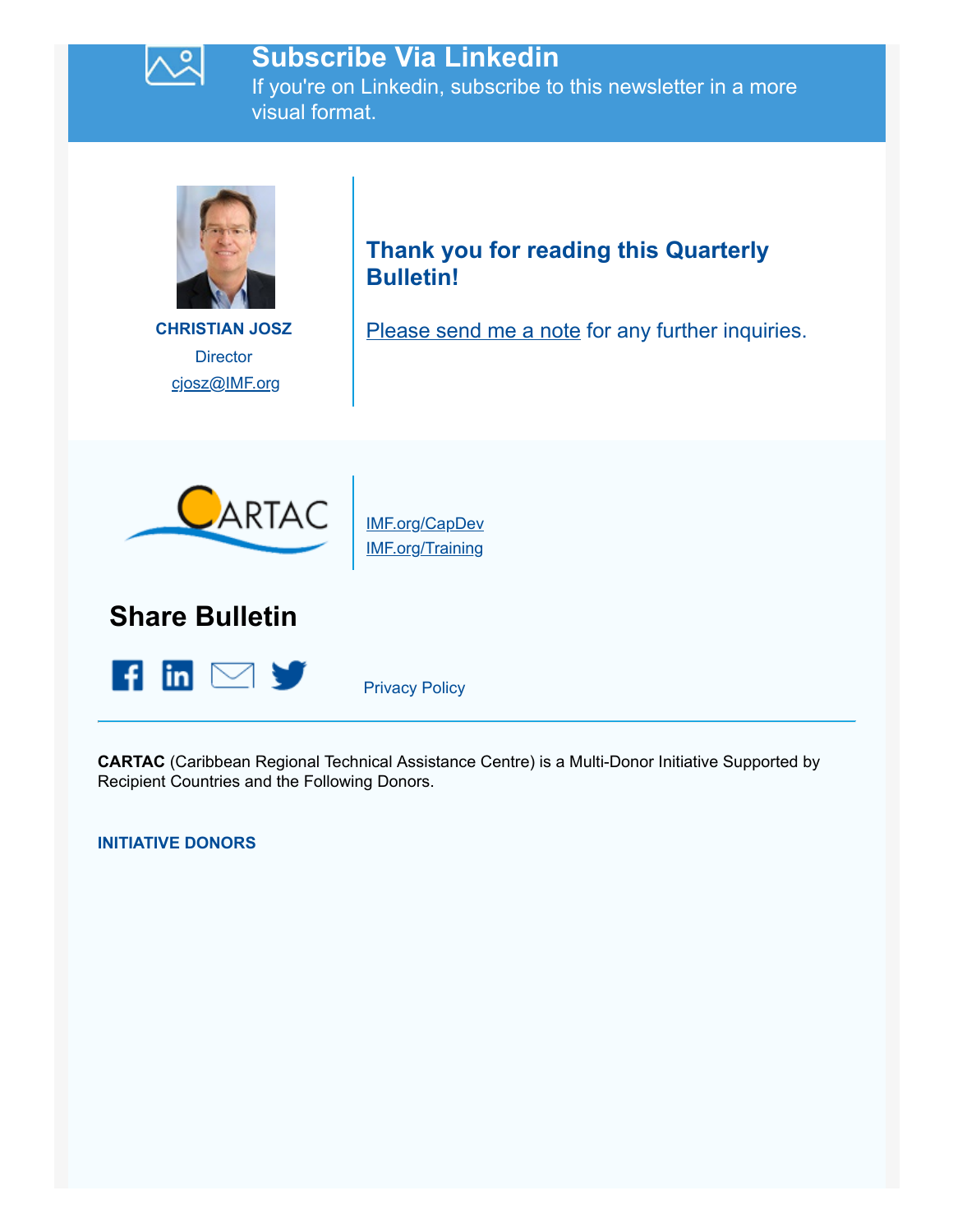













**EUROPEAN UNION** 

#### **CARTAC RECIPIENT COUNTRIES**